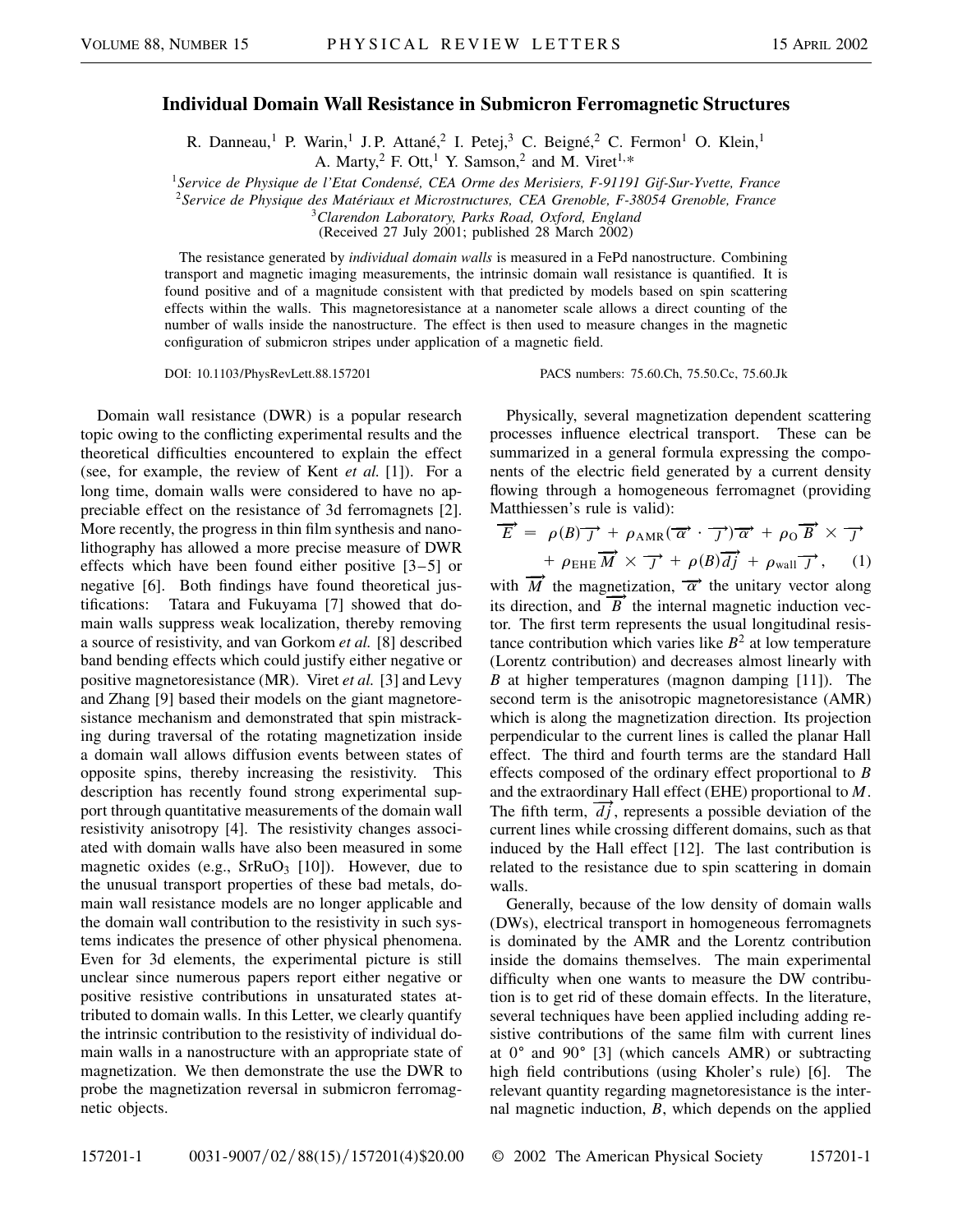field and the local demagnetizing field. The latter is the sum of contributions from all the spins which depends on sample shape and magnetic configuration. The internal field can change appreciably between saturated and multidomain states. One can argue that the local change in the internal field associated with the multidomain configuration has never properly been accounted for. The associated resistive effect can have positive or negative contributions depending on the quality of the material and the measurement temperature (normal Lorentz effect vs reduction in the magnon scattering contribution). Only in a local measurement can domain MR and DW resistance be properly separated, which is one of the aims of this Letter.

Epitaxial films such as FePd [4,5] or FePt [1,13] are ideal systems for DW resistance measurements because their perpendicular magnetic anisotropy minimizes the domain MR. The magnetization inside the domains is always perpendicular to the current, which keeps the AMR constant. Moreover, demagnetizing fields only change appreciably on a length of about twice the domain wall width, which leaves the magnetic induction constant in most of the domain volume. Then, the wiggling of the current lines induced by the Hall effect is often small at low temperature. We will check *a posteriori* that this contribution is negligible in our sample (it scales with the square of the Hall tangent which is small). We used 40-nm-thick FePd films grown by molecular beam epitaxy directly onto MgO(001) substrates with a strong perpendicular magnetic anisotropy ( $K_u \approx 1.5 \times 10^6$  J/m<sup>3</sup>). The as grown magnetic configuration of the films consists of 60-nm-wide parallel magnetic stripes separated by 8-nm-thick walls [4]. A nanostructure was made by ion milling the FePd film through a Ti mask defined by electron beam lithography and lift-off. A 400-nm-wide line was defined in a geometry with a  $90^{\circ}$  angle (like that in [10]) allowing us to measure transport in two perpendicular directions (see Fig. 1). Two 150-nm-wide contacts were left on either side of each segment, with a separation of 600 nm. On each line, the four contacts give access to both the longitudinal and transverse components of the electric field. On the magnetic force microscope (MFM) image (Fig. 1), the contrast corresponds to a reversal of the perpendicular stray field, indicating a change in the magnetic surface charges. The dark and clear ribbons correspond to up and down magnetic domains separated by domain walls which cannot be resolved by the instrument. In Fig. 1, the current flows perpendicular to the walls (CPW) on the right side of the structure and parallel to the walls (CIW) on the left side. In the initial magnetic configuration, there are six domain walls between the CPW contacts, four within the contacts, and six in the CIW segment.

The sample of Fig. 1 is placed between the poles of a 2 T electromagnet which applies a homogeneous static field perpendicular to the film in a direction that favors the white domains. The resistive and Hall voltages are measured between the different pairs of contacts at 17 K with a DC current of  $\pm 0.2$  mA. The upper curve in Fig. 2 shows



FIG. 1. Virgin magnetic configuration observed by MFM inside the FePd stripe. The dark and clear ribbons correspond to up and down magnetic domains. The current flows through the two segments of the elbow (arrows), and the resistance of each configuration, CPW and CIW, is measured between four lateral contacts.

the resistance between the two longitudinal contacts *e* and *h* as a function of magnetic field. Clear resistive jumps are observed as the field increases which are ascribed to the disappearance of domain walls. For the sake of clarity, the whole resistivity variation in Fig. 2a has been divided in eight equal parts by horizontal dashed lines. This underlines nicely the quantification of the jumps as being



FIG. 2. Variation of resistance and Hall effect during the first magnetization sweep for the CPW configuration shown in the MFM picture. The excess resistance from the saturation value is due to domain walls. The steps are indicative of individual domain wall disappearance during the reversal process. The Hall resistance varies only during the low field single jumps, indicating that the magnetization saturates first in the contacts.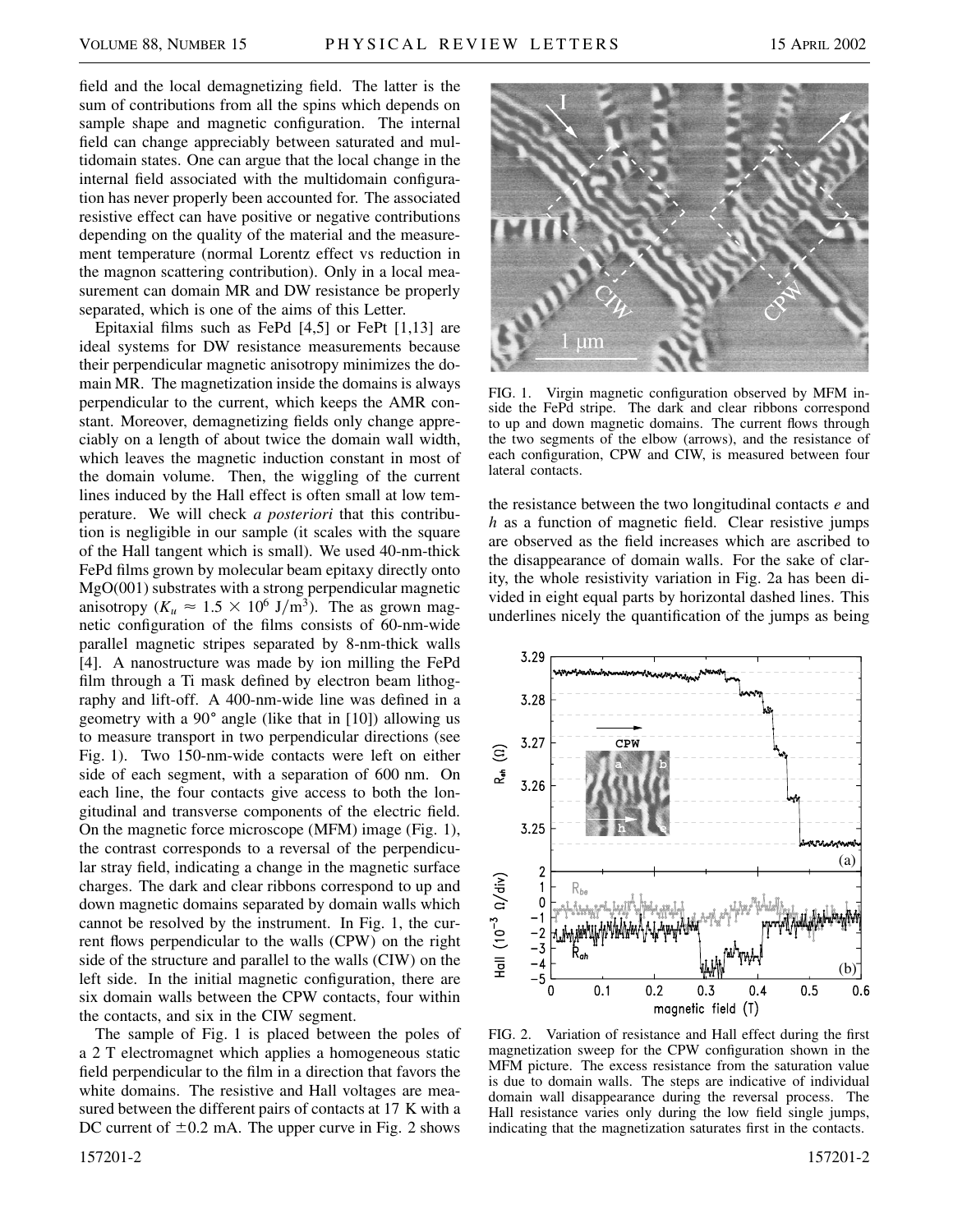either equal to one (low field) or two (high field) elementary steps. In order to gain more insight into the interpretation of these abrupt changes, one has to turn to the Hall voltage displayed in Fig. 2b which probes the magnetization inside the contact area. There is no variation of the Hall resistivity associated with the double jumps, indicating that the corresponding magnetic reorganization occurs in the portion of the line located between the contacts. These double jumps can be ascribed to the collapse of a domain (a dark ribbon), a process through which two domain walls simultaneously disappear. As additional evidence, the number of double jumps (three) is consistent with the number of black ribbons imaged at zero field between the contacts. Conversely, variations in the Hall effect provide evidence that single jumps are due to changes in the crosses defined by the stripe and the voltage contacts. The Hall voltage (EHE) being the sum of only a few opposite domain contributions, its value largely fluctuates at low field following small changes in the micromagnetic configurations of the contacts. In the longitudinal resistance, the two corresponding single jumps are attributed to the disappearance of the two minority domains within the cross. Indeed, the voltage drop induced by one domain wall positioned within the contact is weighed by a factor close to  $1/2$  depending on the exact position in the pad. A sensitivity function can be calculated which goes from zero outside the measured area (voltage not sensitive to a resistance change) to one at the other end of the cross towards the second voltage contact (resistance change completely measured) with a near plateau of  $1/2$  at the center. Hence, the disappearance of two walls inside the contact appears as a single jump. The discrete elemental resistance jump corresponds to 5 m $\Omega$ giving an interface conductance of  $1.2 \times 10^{16} \Omega^{-1}$  m<sup>-2</sup> (i.e., a magnetoresistance over 10% within the 8-nm-wide wall), in excellent agreement with the one measured in continuous films [4]. During the field sweep the magnetic configuration changes (minority domains shrink, majority domains grow [14]) inducing small variations of the internal magnetic induction. Importantly, the resistive steps are of the same amplitude for all the jumps and the resistance between the jumps remains constant (the plateaus are flat). Hence, any domain contribution to the resistance is small compared to the intrinsic wall resistance responsible for the discrete jumps. This is understandable in this system since the internal field only changes appreciably in a region of 15 nm centered on the walls, and the Hall tangent (responsible for the current wiggling) at this temperature is tiny (about  $3 \times 10^{-3}$ ). Thus, the measurement validates the sign and amplitude of the DW resistance.

The above measurements also allow us to monitor changes in the magnetic configuration of the nanostructure during field sweeps. The observed successive collapse of minority domains can be compared with MFM observations in continuous FePd layers, where one can distinguish three processes for magnetization changes [14]. One is that the domains magnetized along the external field

continuously widen in increasing field while the opposite ones shrink. This process does not change the domain wall density. Then opposite domains can roll back from their extremities, hence diminishing the minority domain size. A third possibility is that the walls straighten. These last two processes induce a decrease of the domain wall density. In our sample, wall straightening has a negligible contribution since the magnetic configuration in the virgin state is already aligned. Our resistive measurements indicate that the width contraction of the minority domains is the dominant magnetization growth mechanism below 0.2 T. Then, the collapse of minority domains takes place first in the contacts and then in the narrow stripe. This indicates that the nanostructure enhances the saturation field most probably because of pinning at the sample edges. As one opposite domain disappears, the subsequent modification of the local demagnetizing field pushes the collapse of the neighboring one towards higher field. This helps to spread the reversal fields at which walls disappear and induces the successive occurrence of the collapse events.

We now turn our attention to the other branch of the sample, where the walls are parallel to the stripe. Figure 3 shows the measured resistance variation during the first magnetization curve. Here, since six domain walls are counted at zero field between the stripe's edges, we divided the total resistance variation in six equal steps. These agree well with the measured resistance plateaus. The size of the individual steps  $(3 \text{ m}\Omega)$  are noticeably smaller than the ones measured in the CPW configuration



FIG. 3. The black curves are measurements of the resistance and Hall effect in the CIW configuration during the first magnetization process. The left inset is a MFM picture of the initial magnetic configuration. The grey curve shows the same quantities as the field is swept back to zero. The abrupt jump at 0.213 T corresponds to the nucleation of domains. The right inset is a MFM image of the nucleated domain configuration in the remanent state.